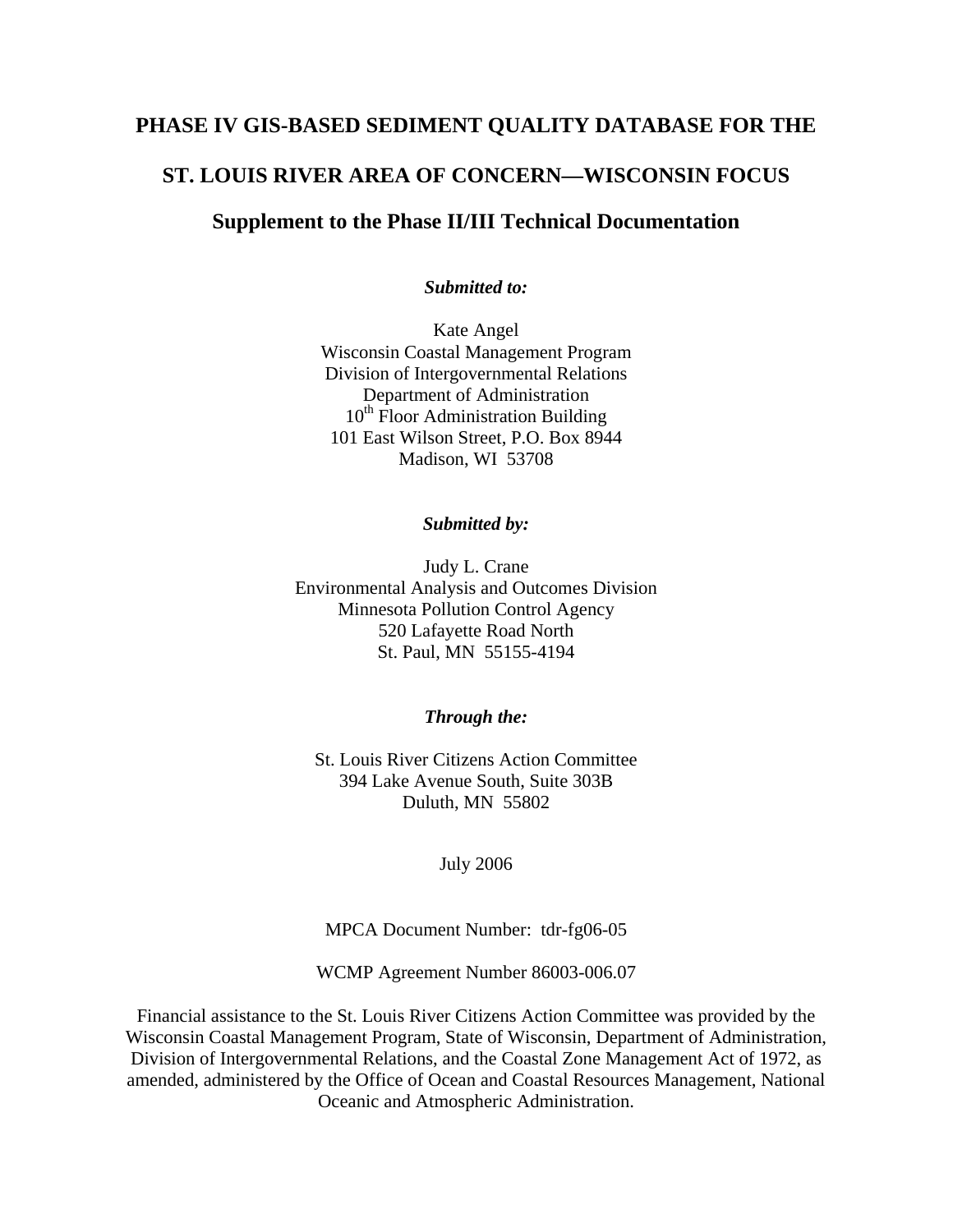# **FORWARD**

The Phase IV geographic information system (GIS)-based sediment quality database for the St. Louis River Area of Concern (AOC)—Wisconsin focus represents a collaborative project between the St. Louis River Citizens Action Committee (CAC), Minnesota Pollution Control Agency (MPCA), Wisconsin Department of Natural Resources (WDNR), and Exa Data & Mapping Services, Inc. in conjunction with their subconsultants from Premier Environmental Services, Inc. and Searay Environmental. This project was funded by the Wisconsin Coastal Management Program (WCMP) and the National Oceanic and Atmospheric Administration (NOAA), Office of Ocean and Coastal Resource Management under the Coastal Zone Management Act, Grant # NA05NOS4191067, through a grant agreement with the St. Louis River CAC. In addition, the MPCA contributed over 60% of state matching funds to this project. The grant for this project ended June 30, 2006.

This report was prepared by Dr. Judy Crane (MPCA) in which her salary was used beyond the state match required for the St. Louis River CAC's grant under award number WCMP 86003- 006.07 from NOAA, U.S. Department of Commerce. The statements, findings, conclusions, and recommendations are those of the author and do not necessarily reflect the views of NOAA, the Department of Commerce, or the MPCA.





**Minnesota** Pollution Control Agency

This report should be cited as:

Crane, J.L. 2006. Phase IV GIS-based sediment quality database for the St. Louis River Area of Concern—Wisconsin focus. Supplement to the Phase II/III technical documentation. Minnesota Pollution Control Agency, Environmental Analysis and Outcomes Division, St. Paul, MN. MPCA Document Number tdr-fg06-05.

The Phase IV work products include sediment quality and GIS data obtained from earlier phases of this database project. These earlier projects were funded as follows:

• Phase I (completed September 30, 2003): Grant number GL97536301-1 (\$81,000) from the U.S. Environmental Protection Agency's (EPA) Great Lakes National Program Office (GLNPO) plus a 5% state match from the MPCA. MacDonald Environmental Sciences Ltd. (MESL) provided contractual assistance on this project. These GIS projects were produced in ArcView 3.2 by MESL staff.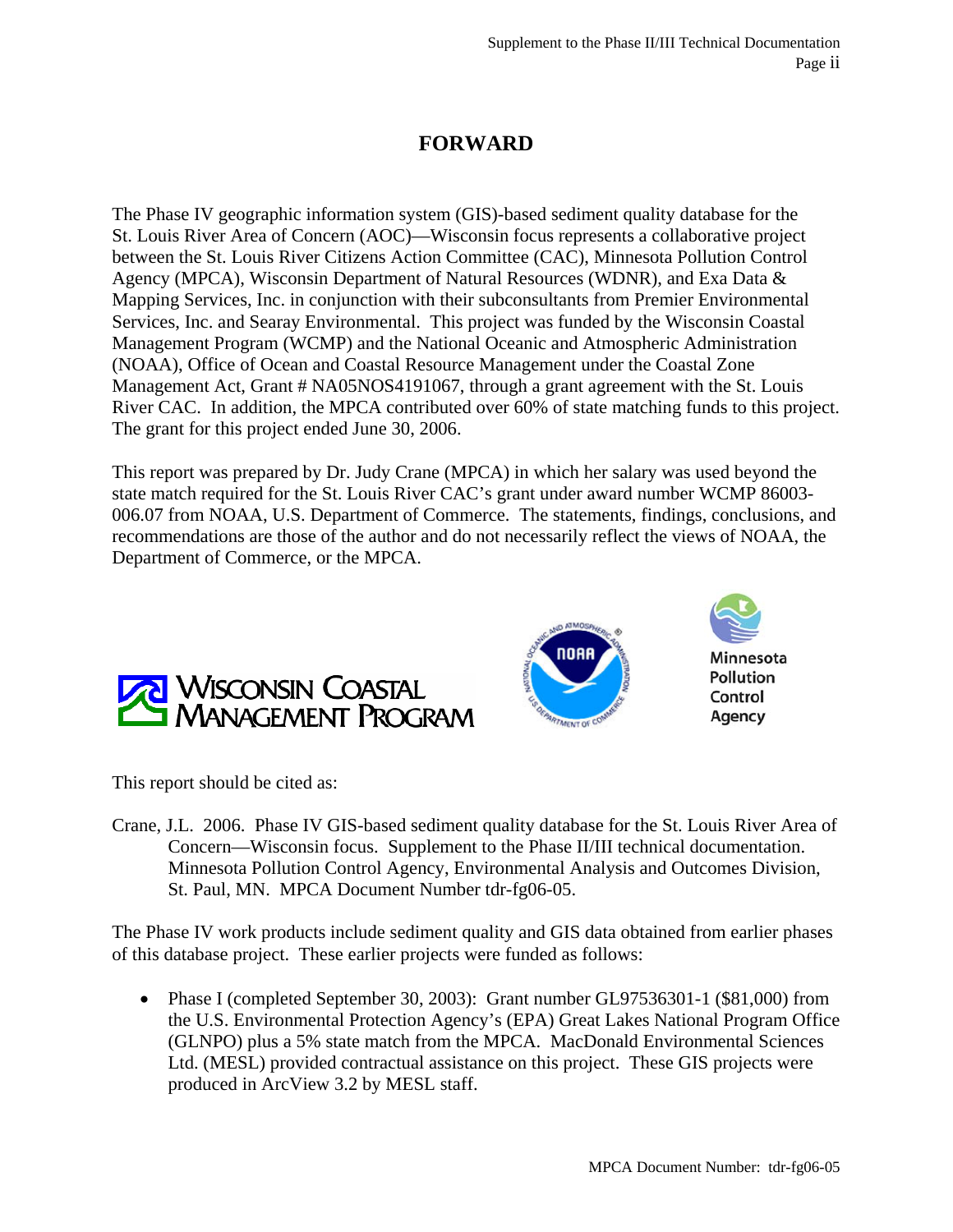- Phase II (completed December 22, 2004, as one component of a MPCA-Duluth grant to develop a comprehensive sediment management plan for the lower St. Louis River AOC): Grant number GL97540401-2 (\$40,000 of funds for the Phase II project) from GLNPO plus a 5% state match from the MPCA. MESL provided contractual assistance on this project. The GIS products were produced in ArcView 3.2 and ArcMap 8.3 by MESL staff.
- Phase III (completed December 31, 2005): Grant number MLSCP 306-28-06 (\$50,000) from Minnesota's Lake Superior Coastal Program (MLSCP) plus a 50% state match from the MPCA. MESL and Exa Data & Mapping Services, Inc. provided contractual assistance on this project. The GIS products were not updated during the Phase III database project.

Work products from Phases I through IV are either available on the MPCA's Contaminated Sediment Web page at: http://www.pca.state.mn.us/water/sediments/studiesstlouis.html#assessment or by contacting Dr. Crane at:

Judy L. Crane, Ph.D. Environmental Analysis and Outcomes Division Minnesota Pollution Control Agency 520 Lafayette Road North St. Paul, MN 55155-4194 Phone: (651) 297-4068 Fax: (651) 297-7709 Email: judy.crane@pca.state.mn.us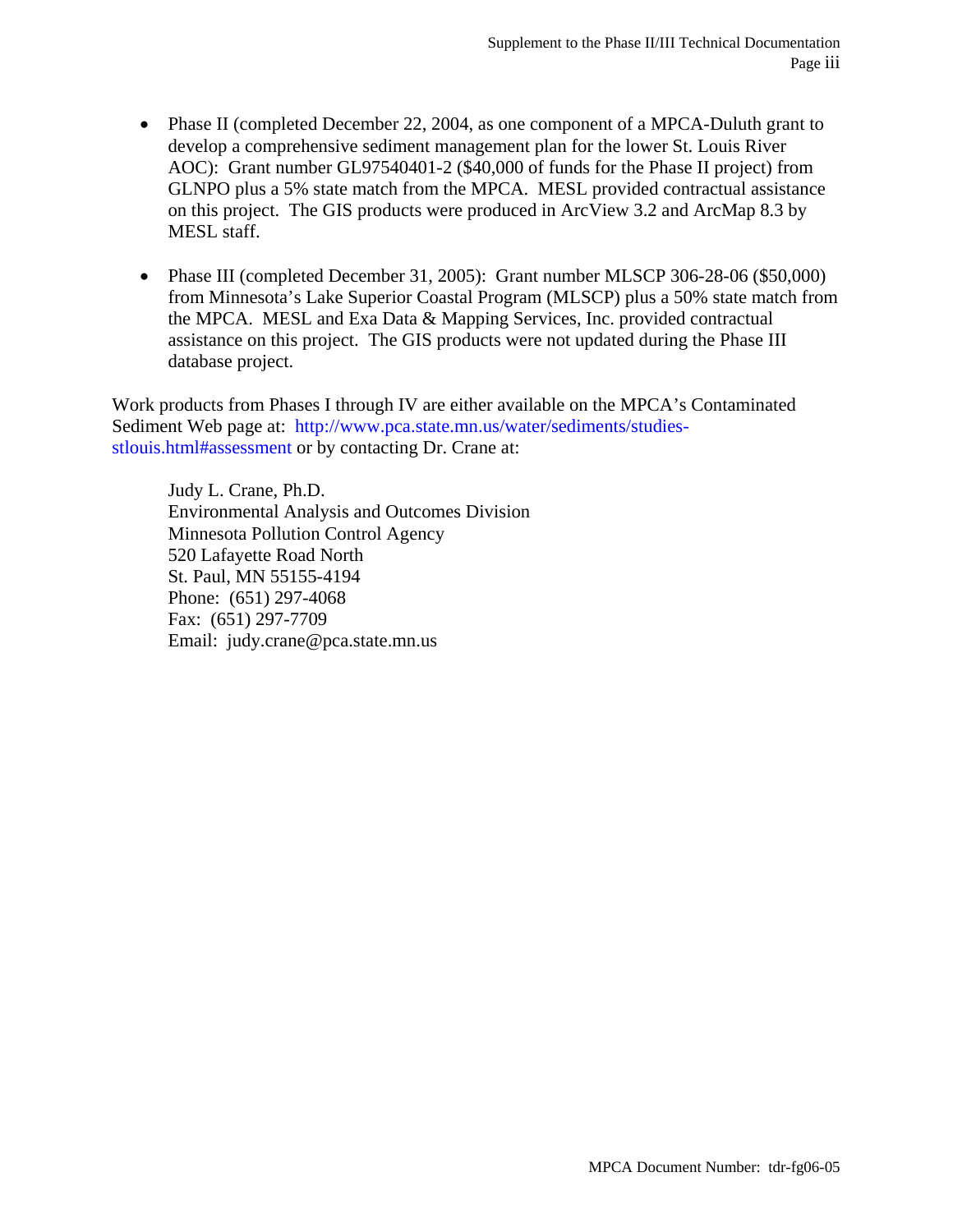# **TABLE OF CONTENTS**

### Page

### **LIST OF FIGURES**

| <b>Figure</b> | Page |
|---------------|------|
|               |      |
|               |      |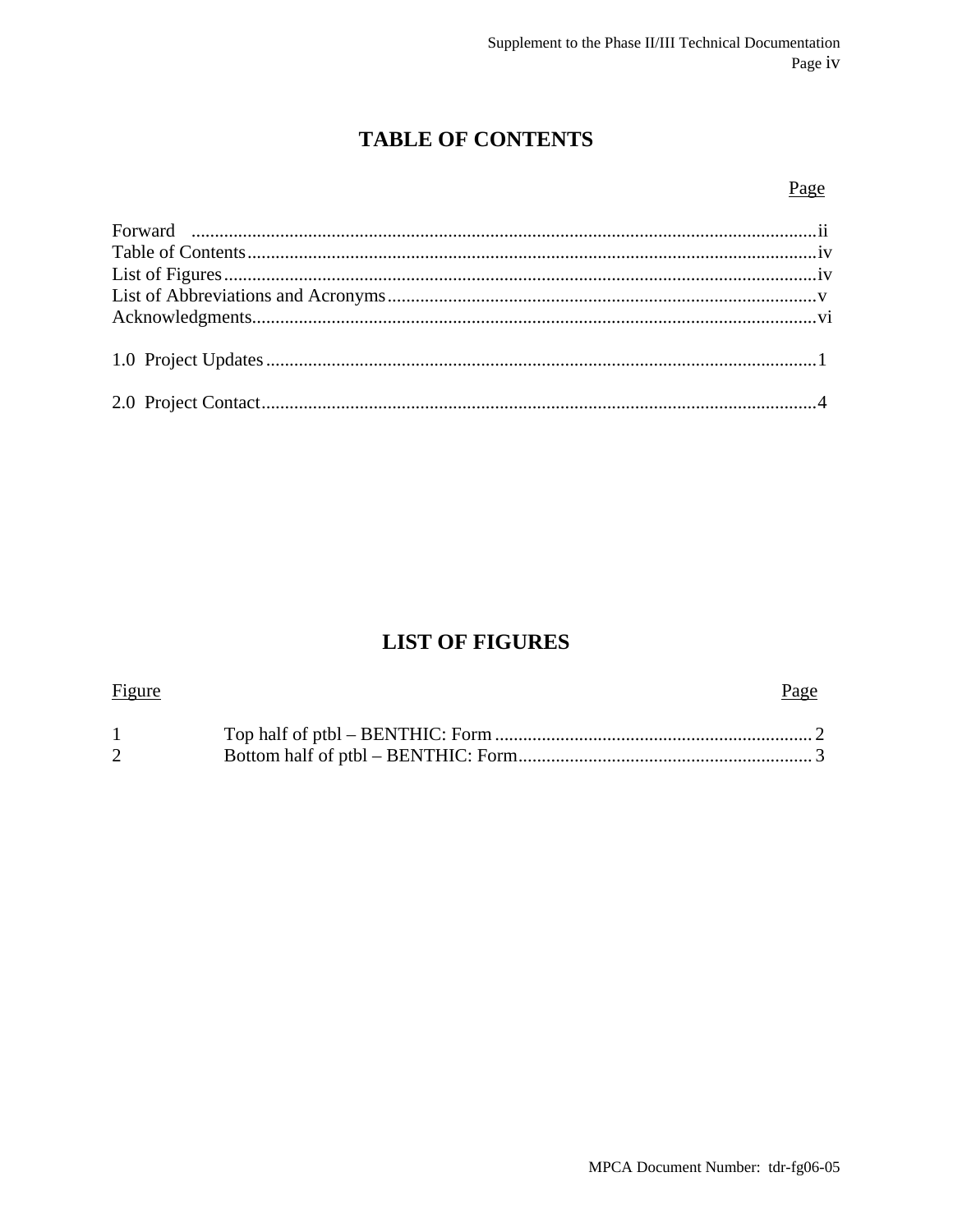## **LIST OF ABBREVIATIONS AND ACRONYMS**

| <b>AOC</b>     | Area of Concern                                                        |
|----------------|------------------------------------------------------------------------|
| <b>CAC</b>     | <b>Citizens Action Committee</b>                                       |
| <b>CPRD</b>    | <b>Coastal Protection and Restoration Division</b>                     |
| EPA            | <b>Environmental Protection Agency</b>                                 |
| <b>GIS</b>     | Geographic Information System                                          |
| <b>GLNPO</b>   | <b>Great Lakes National Program Office</b>                             |
| <b>MARPLOT</b> | Mapping Application for Response, Planning and Local Operational Tasks |
| <b>MESL</b>    | MacDonald Environmental Sciences Ltd.                                  |
| <b>MLSCP</b>   | Minnesota's Lake Superior Coastal Program                              |
| MN             | Minnesota                                                              |
| <b>MPCA</b>    | Minnesota Pollution Control Agency                                     |
| <b>MSTM</b>    | Microsoft <sup>TM</sup>                                                |
| <b>NOAA</b>    | National Oceanic and Atmospheric Administration                        |
| P.O.           | Post Office                                                            |
| U.S.           | <b>United States</b>                                                   |
| <b>USEPA</b>   | United States Environmental Protection Agency                          |
| <b>WCMP</b>    | Wisconsin Coastal Management Program                                   |
| <b>WDNR</b>    | <b>Wisconsin Department of Natural Resources</b>                       |
| WI             | Wisconsin                                                              |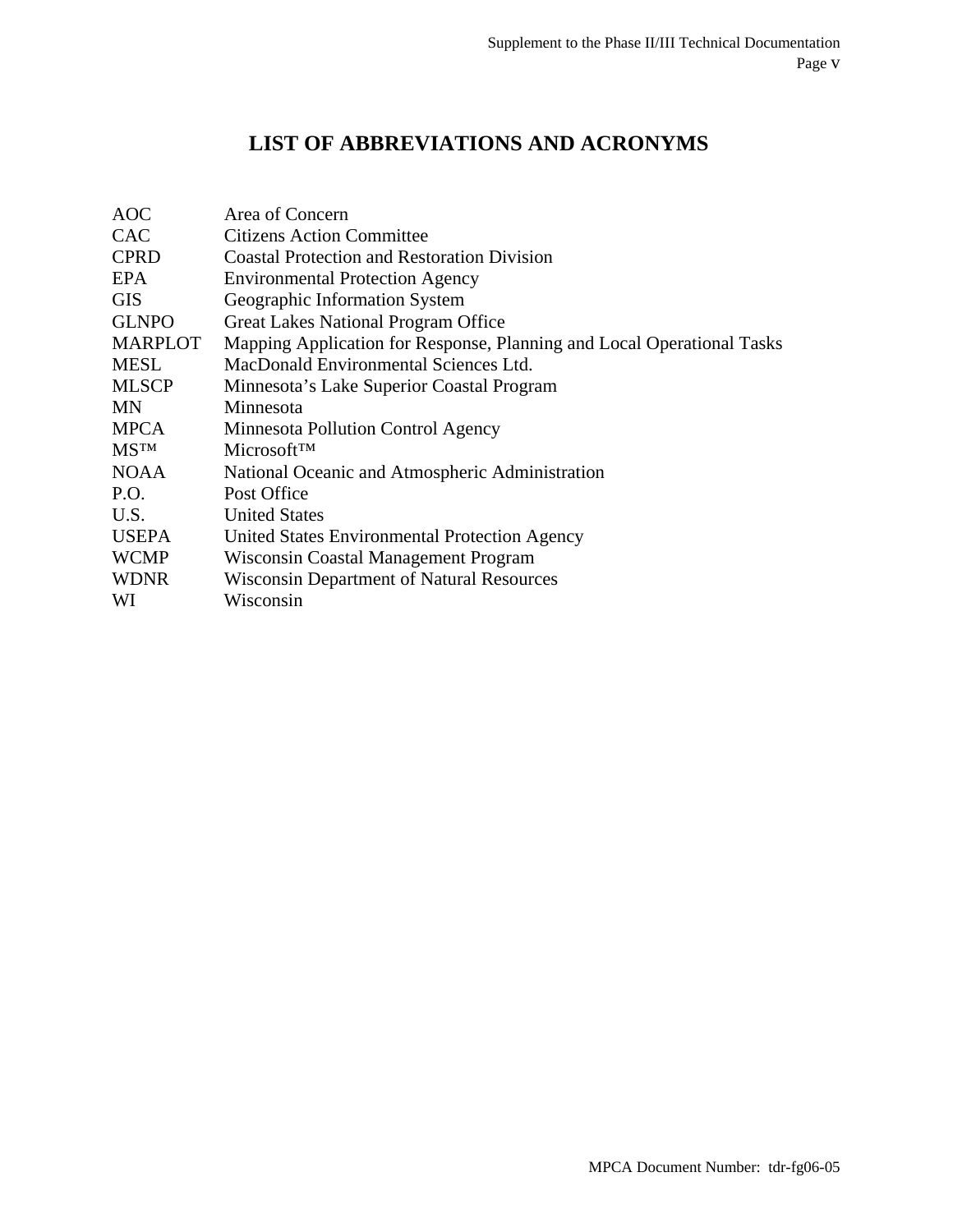### **ACKNOWLEDGMENTS**

A number of individuals assisted with the preparation of earlier phases of the GIS-based sediment quality database. These individuals have been acknowledged in the documentation that accompanied each phase of the database. The Phase IV project team members that assisted with other project tasks have been acknowledged in other report and database documentation.

Kate Angel was the WCMP Program Liaison to the St. Louis River CAC for this grant. Lynelle Hanson and Phil Monson were the respective grant managers from the St. Louis River CAC. The funding acknowledgments for this project were provided in the Forward of this report.

Jan Eckart and Julie Lendway (MPCA) provided word processing and report production support. Todd Biewen and Frank Kohlasch (MPCA) provided useful supervisory assistance, and Todd Biewen was instrumental in securing state match funding for Dr. Crane's position during state fiscal year 2006.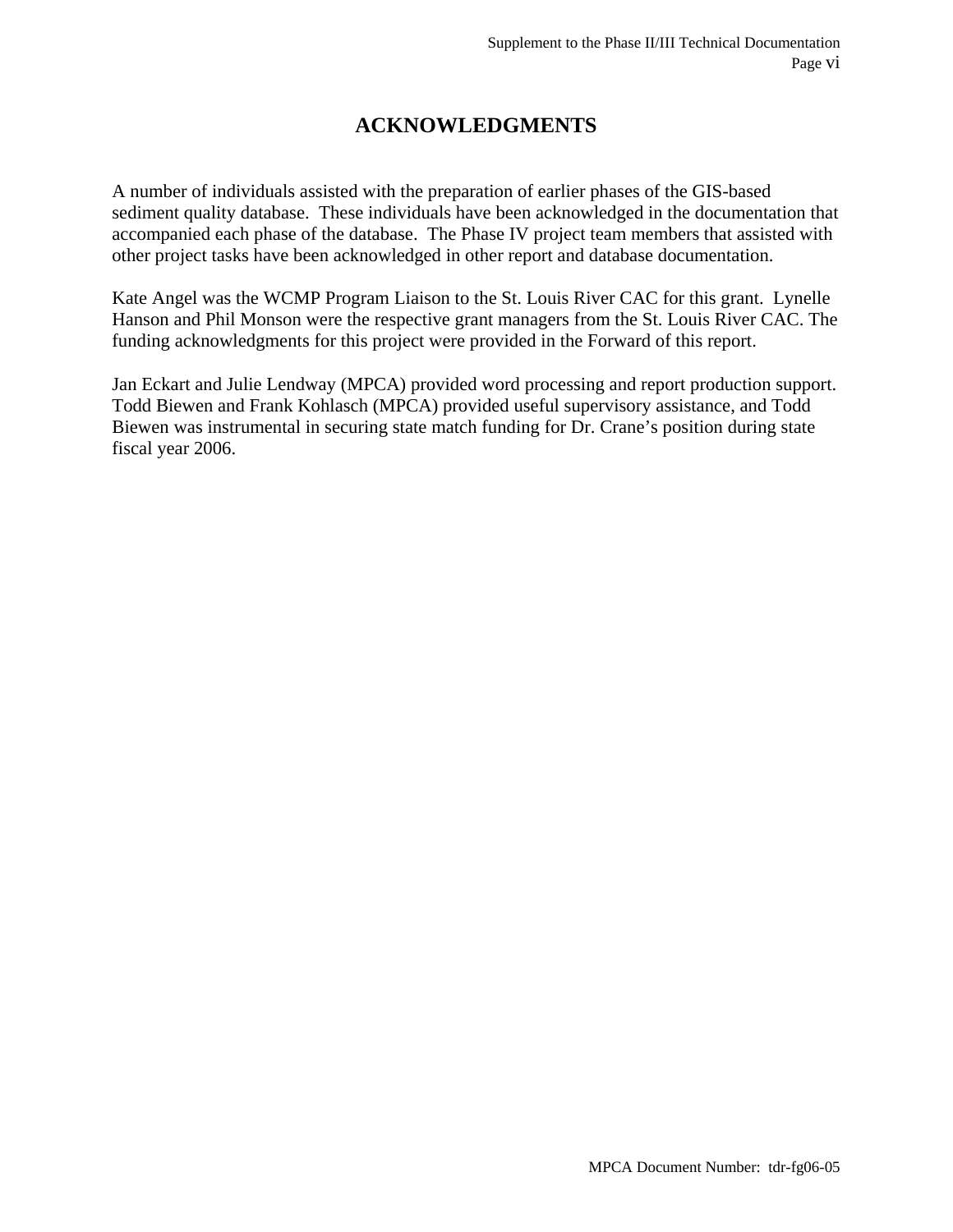### **CHAPTER 1**

### **PROJECT UPDATES**

This report is the last project deliverable for the Phase IV GIS-based sediment quality database project focusing on the Wisconsin side of the St. Louis River Area of Concern (AOC). Since the Minnesota Pollution Control Agency (MPCA) has already exceeded the 60% state match requirement for this grant, this report will be very brief.

The databases, geographic information system (GIS) work products, and report deliverables that have been produced for this project are described under the Phase IV project heading on the MPCA's Contaminated Sediment Web page at:

http://www.pca.state.mn.us/water/sediments/studies-stlouis.html#assessment. The project files are stored at the MPCA's Environmental Analysis and Outcomes Division, whereas files specific to the grant are stored at the St. Louis River Citizens Action Committee's (CAC) office.

The following bullets provide brief updates regarding changes to the database and GIS work products.

- A number of data sets were not included in the Phase IV database due to a lack of resources. In particular, several small U.S. Environmental Protection Agency (EPA) data sets published in the peer-reviewed literature were not included in the database since geopositional coordinates were not usually available for the station locations. A record of these data sets is available in the MPCA project file.
- Users should be aware that there may be slightly different sampling information for different data types (e.g., sediment chemistry, sediment toxicity, benthic invertebrate community) in the Microsoft<sup>™</sup> (MS<sup>™</sup>) Access databases. The ptbl – SAMPLE table was originally set-up to include mostly sediment chemistry, sediment toxicity, and tissue residue data. For some studies (e.g., Study ID's 04, 05, and 06), the benthic invertebrate community data were added to a later phase of the database (i.e., either Phase III or Phase IV). In some cases, the sediment depths may be different for the benthic samples, but this information will not be captured under the current database structure. Thus, the sampling data may not be as accurate in order to be useful (e.g., to accommodate queries of matched sediment quality data).
- Queries that are run using the drop-down menu of queries in the MS<sup>TM</sup> Access 2000 database are automatically hidden. To view hidden queries so that they can be linked to GIS software, follow these steps: go to the Tools menu, select Options and the View tab. On the top right of the 'Show' area, check 'Hidden objects.' This step shows the hidden objects in gray font.
- The MS<sup>™</sup> Access 2000 sediment quality database must be compacted and repaired on a periodic basis. Every time a user runs a query or opens or closes a table, the program saves it in a little bit of extraneous memory. Eventually, the program can double in size.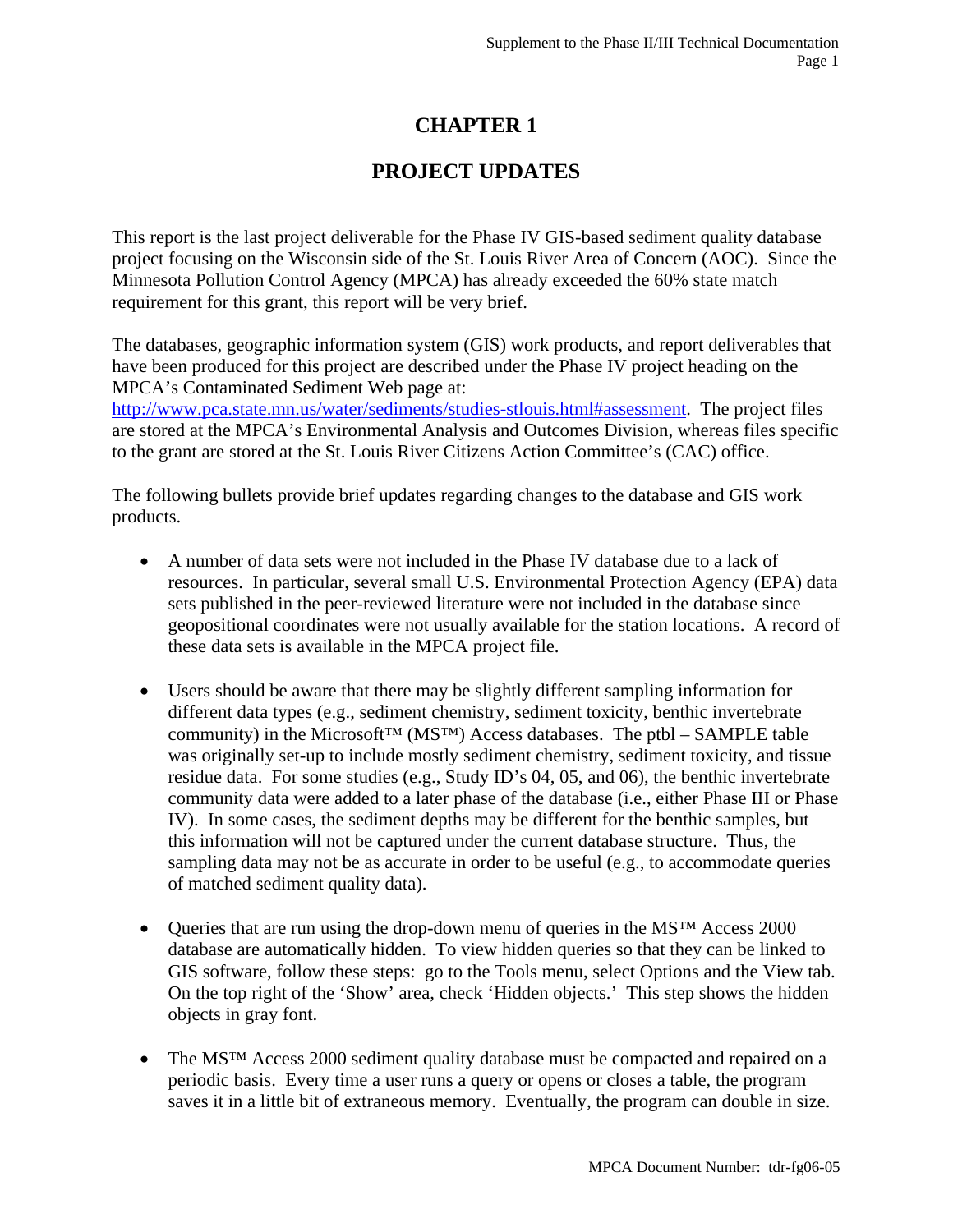If working regularly with a database, compact and repair it twice a month. To do this, go to the menu item Tools, then Database Utilities. From the arrow off from Database Utilities, select Compact and Repair database. If this feature runs quickly, then there was not much extraneous information to compact. If it is slow, then the user should consider compacting and repairing the database more frequently in the future.

• A new addition (ptbl – BENTHIC: Form) was made to the internal screening database to provide information on the review of benthic invertebrate community data sets (Figures 1 and 2).

|      | Microsoft Access                                        |                                                   |        |                                       |                               |        |      |                                                              |                                                                                                                                                                                                                                                                                                                     |                             |  |                          | $ \Box$ $\times$       |
|------|---------------------------------------------------------|---------------------------------------------------|--------|---------------------------------------|-------------------------------|--------|------|--------------------------------------------------------------|---------------------------------------------------------------------------------------------------------------------------------------------------------------------------------------------------------------------------------------------------------------------------------------------------------------------|-----------------------------|--|--------------------------|------------------------|
| File | Edit<br><b>View</b>                                     | Insert                                            | Format | Records                               | Tools                         | Window | Help |                                                              |                                                                                                                                                                                                                                                                                                                     |                             |  | Type a question for help |                        |
|      |                                                         | Tahoma                                            |        | $\bar{\phantom{a}}$                   | $\overline{\phantom{a}}$<br>8 |        |      |                                                              | <b>B</b> $I$ $\underline{\mathsf{U}}$ $\equiv$ $\underline{\mathsf{E}}$ $\underline{\mathsf{I}}$ $\underline{\mathsf{N}}$ $\cdot$ $\underline{\mathsf{A}}$ $\cdot$ $\underline{\mathsf{I}}$ $\cdot$ $\boxed{\square}$ $\cdot$ $\square$ $\cdot$ .                                                                   |                             |  |                          |                        |
| M.   | 围<br>н                                                  | $\oplus$ Q $\stackrel{\text{\tiny{def}}}{\smile}$ |        | 人生白                                   | 倡<br>$\mathbb{R}^m$           |        |      |                                                              | $\frac{1}{2}$ $\frac{1}{2}$ $\frac{1}{2}$ $\frac{1}{2}$ $\frac{1}{2}$ $\frac{1}{2}$ $\frac{1}{2}$ $\frac{1}{2}$ $\frac{1}{2}$ $\frac{1}{2}$ $\frac{1}{2}$ $\frac{1}{2}$ $\frac{1}{2}$ $\frac{1}{2}$ $\frac{1}{2}$ $\frac{1}{2}$ $\frac{1}{2}$ $\frac{1}{2}$ $\frac{1}{2}$ $\frac{1}{2}$ $\frac{1}{2}$ $\frac{1}{2}$ |                             |  |                          |                        |
|      | <b>BB</b> ptbl - BENTHIC : Form                         |                                                   |        |                                       |                               |        |      |                                                              |                                                                                                                                                                                                                                                                                                                     |                             |  |                          | $\Box$ $\Box$ $\times$ |
|      | MESL Lib#:                                              |                                                   |        | ▼                                     | Screener:                     |        |      | $\overline{ }$                                               |                                                                                                                                                                                                                                                                                                                     | Phase:                      |  |                          |                        |
|      | References:                                             |                                                   |        |                                       |                               |        |      |                                                              |                                                                                                                                                                                                                                                                                                                     |                             |  |                          |                        |
|      | Was a Guidance<br>document used to<br>Collect? i.e. SOP |                                                   | 屬      | Analytical<br>Procedures<br>Comments: |                               |        |      |                                                              | Procedure Page                                                                                                                                                                                                                                                                                                      | Number:                     |  |                          |                        |
|      | 0A/QC and DQO                                           |                                                   |        |                                       |                               |        |      |                                                              |                                                                                                                                                                                                                                                                                                                     |                             |  |                          |                        |
|      | QA/QC Procedure:                                        |                                                   |        |                                       |                               |        |      |                                                              |                                                                                                                                                                                                                                                                                                                     | QA/QC Page<br>Number:       |  |                          |                        |
|      | Minimum DQOs                                            | met? Please<br>provide details.                   |        |                                       |                               |        |      |                                                              |                                                                                                                                                                                                                                                                                                                     | DQO Page<br>Number:         |  |                          |                        |
|      |                                                         |                                                   |        |                                       |                               |        |      |                                                              |                                                                                                                                                                                                                                                                                                                     |                             |  |                          |                        |
|      | Indicate QA/QC or<br>DQO deficiences:                   |                                                   |        |                                       |                               |        |      |                                                              |                                                                                                                                                                                                                                                                                                                     |                             |  |                          |                        |
|      | Does the study<br>reference site?                       | include a <b>I</b>                                |        | Reference Page<br>Number:             |                               |        |      | Benthos collected in<br>close proximity to<br>other samples? | ■                                                                                                                                                                                                                                                                                                                   | Proximity<br>Page Number:   |  |                          |                        |
|      | What sampling<br>device was used?                       |                                                   |        |                                       |                               |        |      |                                                              |                                                                                                                                                                                                                                                                                                                     | Samp Device<br>Page Number: |  |                          |                        |
|      | Record: H   +                                           |                                                   |        | 1 E   FI   E   of 1 (Filtered)        |                               |        |      |                                                              |                                                                                                                                                                                                                                                                                                                     |                             |  |                          |                        |
|      | Form View                                               |                                                   |        |                                       |                               |        |      |                                                              |                                                                                                                                                                                                                                                                                                                     | <b>FLTR</b>                 |  | <b>NUM</b>               |                        |

Figure 1. Top half of ptbl – BENTHIC: Form.

- Several new GIS data sets, as well as updated versions of previously included GIS data, were added to the ArcMap 9.1 map documents. Identification of these new or updated data sets, as well as the sources of them, is available in the MPCA project file.
- NOAA's Coastal Protection and Restoration Division (CPRD) have created a collection of database and GIS tools to support the protection and restoration of coastal species and habitats. Query Manager is their database program, for which Query Managercompatible database files were produced for the Phase IV sediment quality database. MARPLOT is a basic mapping application from CPRD that has limited geographic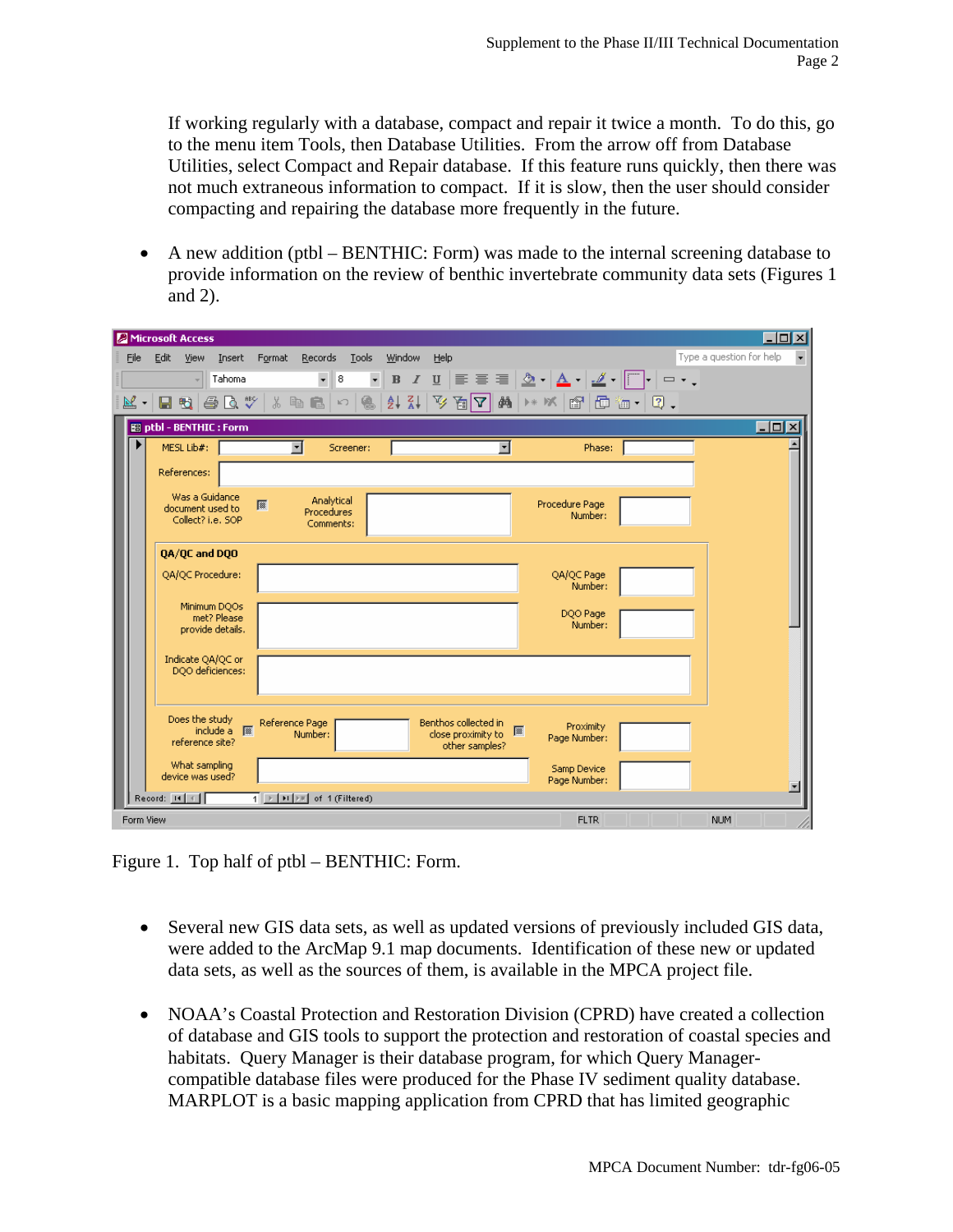manipulation available. The CPRD GIS Tools represent a collection of scripts and extensions used by the CPRD GIS Team and their partners. These tools aid in analysis and mapping of spatial data by simplifying or automating tasks such as Importing Query Manager data into ArcMap, and providing functionality to accomplish complex tasks. Most of these GIS Tools are written for either ArcView 3.x or ArcGIS 9.x. For further information about these CPRD Tools, refer to the NOAA web page at: http://mapping.orr.noaa.gov/website/portal/cprdtools/.

|      |             | Microsoft Access                                          |                        |        |                                |       |                     |        |      |                |                                                                      |      |  |                          |                 | $\Box$ ol xi             |
|------|-------------|-----------------------------------------------------------|------------------------|--------|--------------------------------|-------|---------------------|--------|------|----------------|----------------------------------------------------------------------|------|--|--------------------------|-----------------|--------------------------|
| File | Edit        | <b>View</b>                                               | Insert                 | Format | Records                        | Tools |                     | Window | Help |                |                                                                      |      |  | Type a question for help |                 | $\overline{\phantom{a}}$ |
|      |             |                                                           | Tahoma                 |        | $\mathbf{v} \parallel$ 8       |       | $\bar{\phantom{a}}$ |        |      |                |                                                                      |      |  |                          |                 |                          |
| ≝ -  |             |                                                           |                        |        |                                |       |                     |        |      |                | 日话 每五岁 太阳尼 -   9   2   2   4   4   7   2   8   2   2   8   2   8   2 |      |  |                          |                 |                          |
|      |             | 图 ptbl - BENTHIC : Form                                   |                        |        |                                |       |                     |        |      |                |                                                                      |      |  |                          | $\Box$ D $\Box$ |                          |
|      |             | rererence sice:                                           |                        |        |                                |       |                     |        |      | other samples? |                                                                      |      |  |                          |                 |                          |
|      |             | What sampling<br>device was used?                         |                        |        |                                |       |                     |        |      |                | Samp Device<br>Page Number:                                          |      |  |                          |                 |                          |
|      |             | Was Water Depth,<br>Particle Size and/or<br>TOC measured? |                        |        |                                |       |                     |        |      |                | Supplemental<br>info Page<br>Number:                                 |      |  |                          |                 |                          |
|      |             | What is the taxonomic<br>resolution for benthos           | identification?        |        |                                |       |                     |        |      |                | Resolution<br>Page Number:                                           | Taxa |  |                          |                 |                          |
|      |             | Were deformities in<br>Chironomid larvae                  | observed?              | 屬      | Deformity<br>Page Number:      |       |                     |        |      |                |                                                                      |      |  |                          |                 |                          |
|      |             | What kind of benthic<br>determined from the               | metrics were<br>study? |        |                                |       |                     |        |      |                | Benthic<br><b>Metrics Page</b><br>Number:                            |      |  |                          |                 |                          |
|      |             | Data Statistically<br>analyzed?                           |                        | 廖      | Statistics page<br>Number:     |       |                     |        |      |                | Open Question and Decision Form                                      |      |  |                          |                 |                          |
|      | COMMENTS:   |                                                           |                        |        |                                |       |                     |        |      |                |                                                                      |      |  |                          |                 |                          |
|      | Record: H 4 |                                                           |                        |        | 1 E   FI   E   of 1 (Filtered) |       |                     |        |      |                |                                                                      |      |  |                          |                 |                          |
|      | Form View   |                                                           |                        |        |                                |       |                     |        |      |                | <b>FLTR</b>                                                          |      |  | <b>NUM</b>               |                 |                          |

Figure 2. Bottom half of ptbl – BENTHIC: Form.